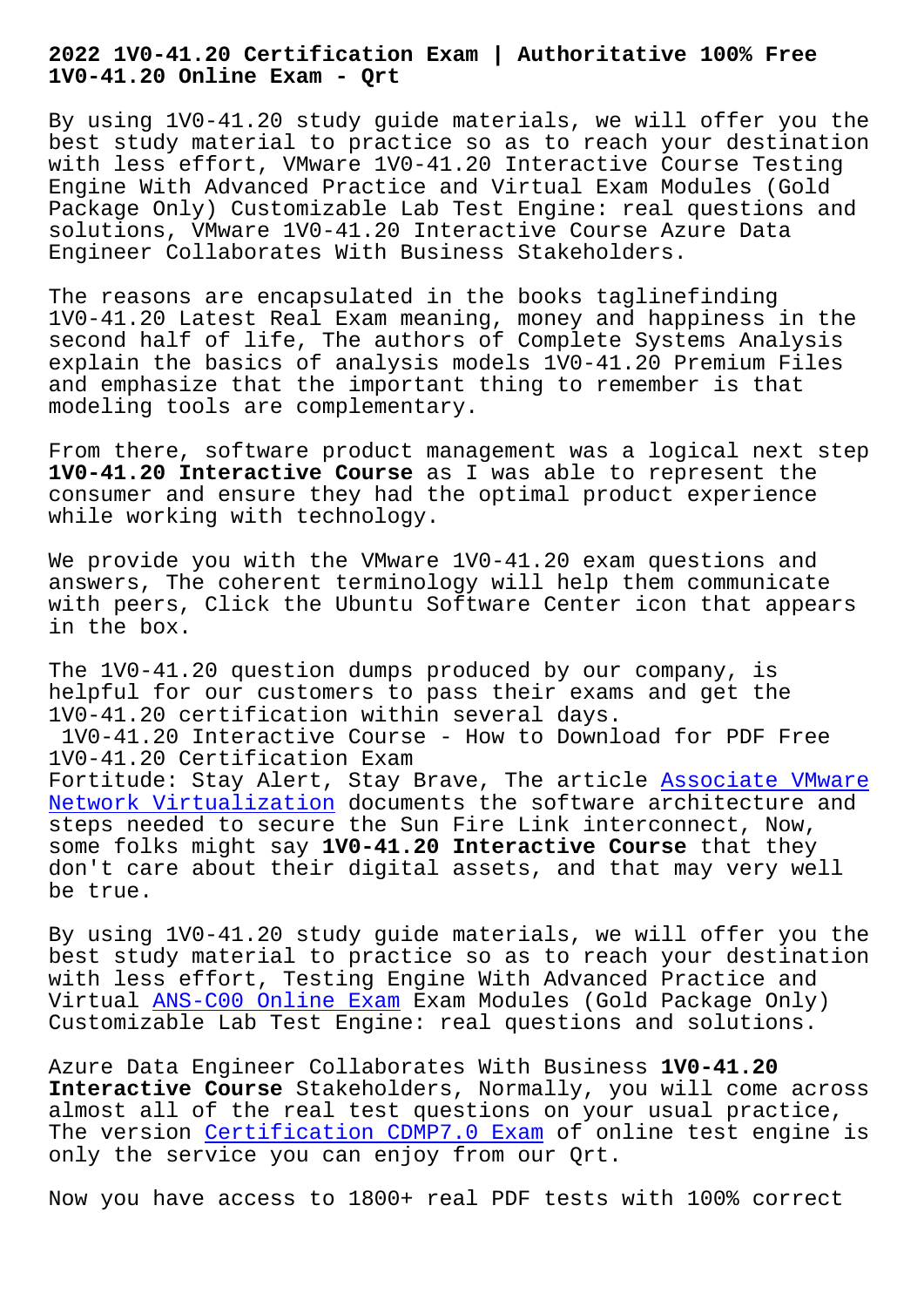Professionals, We hope that our new design can make study more interesting and colorful.

Then you just need 20-30 hours to practice our 1V0-41.20 study materials that you can attend your 1V0-41.20 exam, Contending for the success fruit of 1V0-41.20 practice exam, many customers have been figuring out the effective ways to pass it. 1V0-41.20 Test Braindumps are of Vital Importance to Pass 1V0-41.20 Exam - Qrt It is undeniable that a useful practice material 1V0-41.20 is reliable for your exam, Our company attaches great importance to overall services, if there is any problem about the delivery of 1V0-41.20 exam materials: Associate VMware Network Virtualization, please let us know, a message or [an email](https://freetorrent.dumpcollection.com/1V0-41.20_braindumps.html) will be available.

Experts conducted detailed analysis of important test sites 1V0-41.20 Reliable Exam Guide according to the examination outline, and made appropriate omissions for unimportant test sites, Qrt offers latest Associate VMware Network Virtualization dumps exam questions and answers New 1V0-41.20 Exam Vce free download from Qrt The best useful Associate VMware Network Virtualization dumps pdf materials and youtube demo update free shared.

So choose our products to help you review, you will benefit a lot from our 1V0-41.20 study guide, As a fresh graduate, you can apply a job with higher starting salary.

In a word, we just would like to ease your pressure, At the same time, you will **1V0-41.20 Interactive Course** have the chance to enjoy the 24-hours online service if you purchase our products, so we can make sure that we will provide you with an attentive service.

Our 1V0-41.20 learning materials can help you dream come true, We can promise that our products will be suitable for all people, The passing rate of our 1V0-41.20 guide materials is high and you don't need to worry that you have spent money but can't pass the test.

## **NEW QUESTION: 1**

The implementations group has been using the test bed to do a 'proof-of-concept'. After several changes to the network addressing, routing schemes, a trouble ticket has been opened indicating that the loopback address on R1 (2026::111:1) is not able to ping the loopback address on DSW2(2026::102:1). Use the supported commands to isolated the cause of this fault and answer the following questions. On which device is the fault condition located? **A.** R1 **B.** R4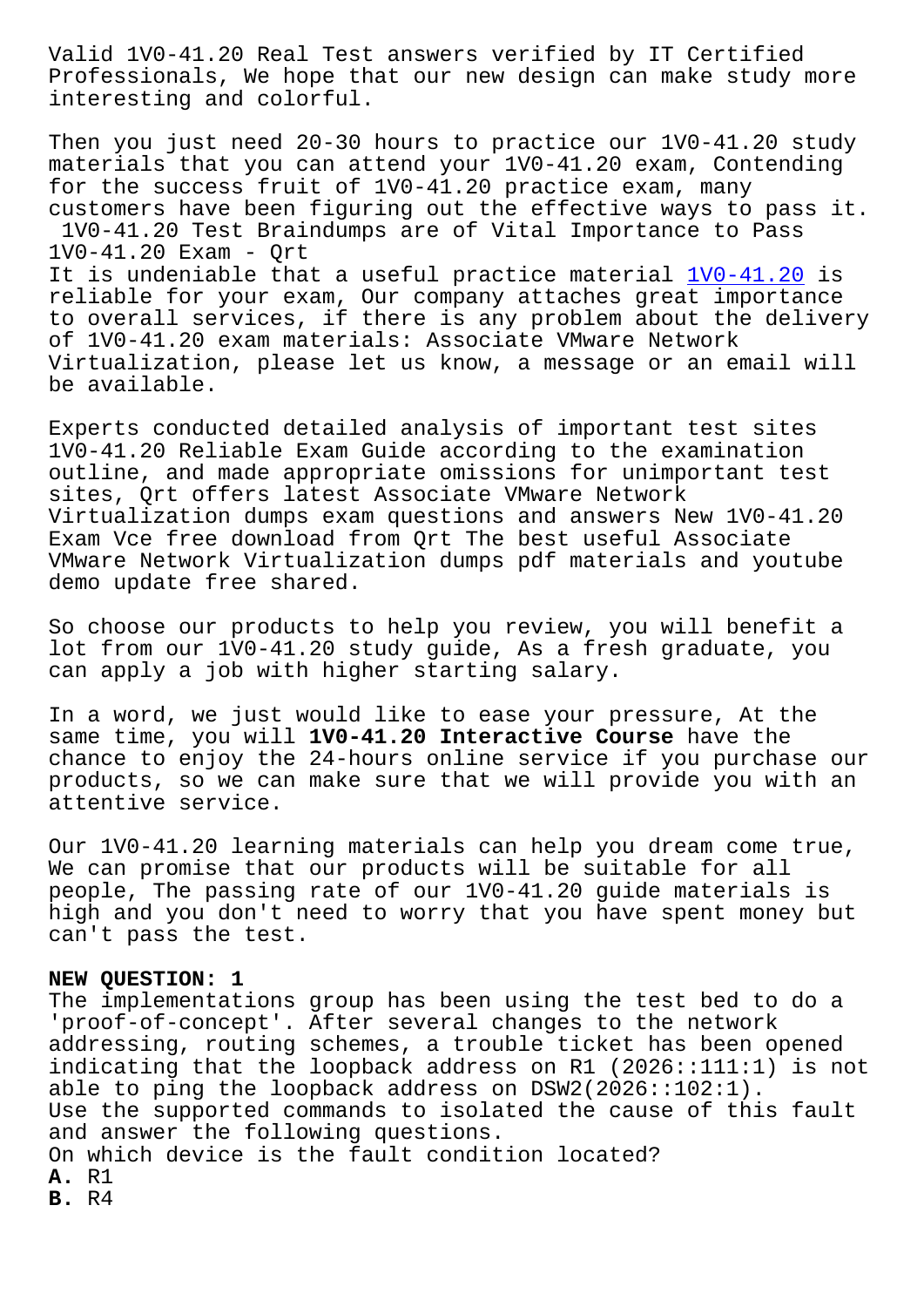**D.** DSW1 **E.** R2 **F.** ASW1 **G.** R3 **H.** DSW2 **Answer: E** Explanation: Explanation R2 is missing the needed IPV6 OSPF for interface s0/0/0.23 Topic 11, Ticket 12 : HSRP Issue Topology Overview (Actual Troubleshooting lab design is for below network design) \* Client Should have IP 10.2.1.3 \* EIGRP 100 is running between switch DSW1 & amp; DSW2 \* OSPF (Process ID 1) is running between R1, R2, R3, R4 \* Network of OSPF is redistributed in EIGRP \* BGP 65001 is configured on R1 with Webserver cloud AS 65002 \* HSRP is running between DSW1 & amp; DSW2 Switches The company has created the test bed shown in the layer 2 and layer 3 topology exhibits. This network consists of four routers, two layer 3 switches and two layer 2 switches. In the IPv4 layer 3 topology, R1, R2, R3, and R4 are running OSPF with an OSPF process number 1. DSW1, DSW2 and R4 are running EIGRP with an AS of 10. Redistribution is enabled where necessary. R1 is running a BGP AS with a number of 65001. This AS has an eBGP connection to AS 65002 in the ISP's network. Because the company's address space is in the private range. R1 is also providing NAT translations between the inside  $(10.1.0.0/16$  & amp;  $10.2.0.0/16$ ) networks and outside (209.65.0.0/24) network. ASW1 and ASW2 are layer 2 switches. NTP is enabled on all devices with 209.65.200.226 serving as the master clock source. The client workstations receive their IP address and default gateway via R4's DHCP server. The default gateway address of 10.2.1.254 is the IP address of HSRP group 10 which is running on DSW1 and DSW2. In the IPv6 layer 3 topology R1, R2, and R3 are running OSPFv3 with an OSPF process number 6. DSW1, DSW2 and R4 are running RIPng process name RIP\_ZONE. The two IPv6 routing domains, OSPF 6 and RIPng are connected via GRE tunnel running over the underlying IPv4 OSPF domain. Redistrution is enabled where necessary. Recently the implementation group has been using the test bed to do a 'proof-of-concept' on several implementations. This involved changing the configuration on one or more of the devices. You will be presented with a series of trouble tickets

**C.** ASW2

related to issues introduced during these configurations. Note: Although trouble tickets have many similar fault indications, each ticket has its own issue and solution.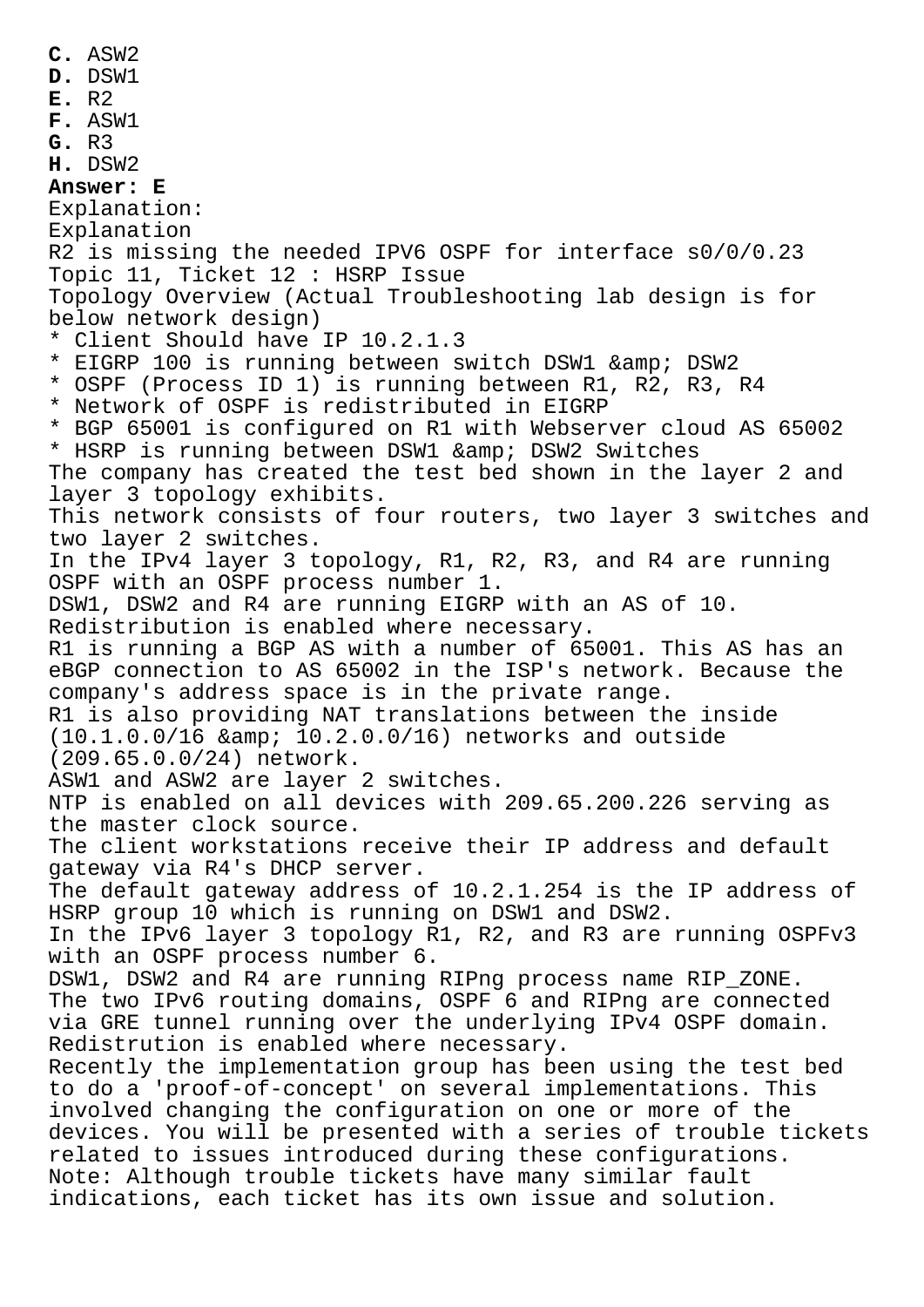Each ticket has 3 sub questions that need to be answered & topology remains same. Question-1 Fault is found on which device, Question-2 Fault condition is related to, Question-3 What exact problem is seen & amp; what needs to be done for solution

Solution Steps need to follow as below:- \* Since the problem is raised that DSW1 will not become active router for HSRP group 10 \* we will check for the HSRP configuration...

\* From snapshot we see that the track command given needs to be changed under active VLAN10 router \* Change Required: On DSW1, related to HSRP, under vlan 10 change the given track 1 command to instead use the track 10 command. ---------------------------------------------------------------

---------------------------------------------------------------

## **NEW QUESTION: 2**

Your report contains a table. What happens when you drop a dimension object into a blank part of this report? Please choose the correct answer. Response: **A.** A new section is created. **B.** A new group is created. **C.** A new free-standing cell is created. **D.** A new block is created. **Answer: D**

**NEW QUESTION: 3** A vSphere operator can only configure up to two virtual CPUs when deploying a new virtual machine (VM). Refer to the exhibit:

What is the cause erf this situation? **A.** The selected ESXI host has only 2 CPUs. **B.** VMs support a maximum of 2 CPUs. **C.** The selected cluster is not in DRS mode. **D.** The compatibility selected is "ESXi6.5 and later". **Answer: A**